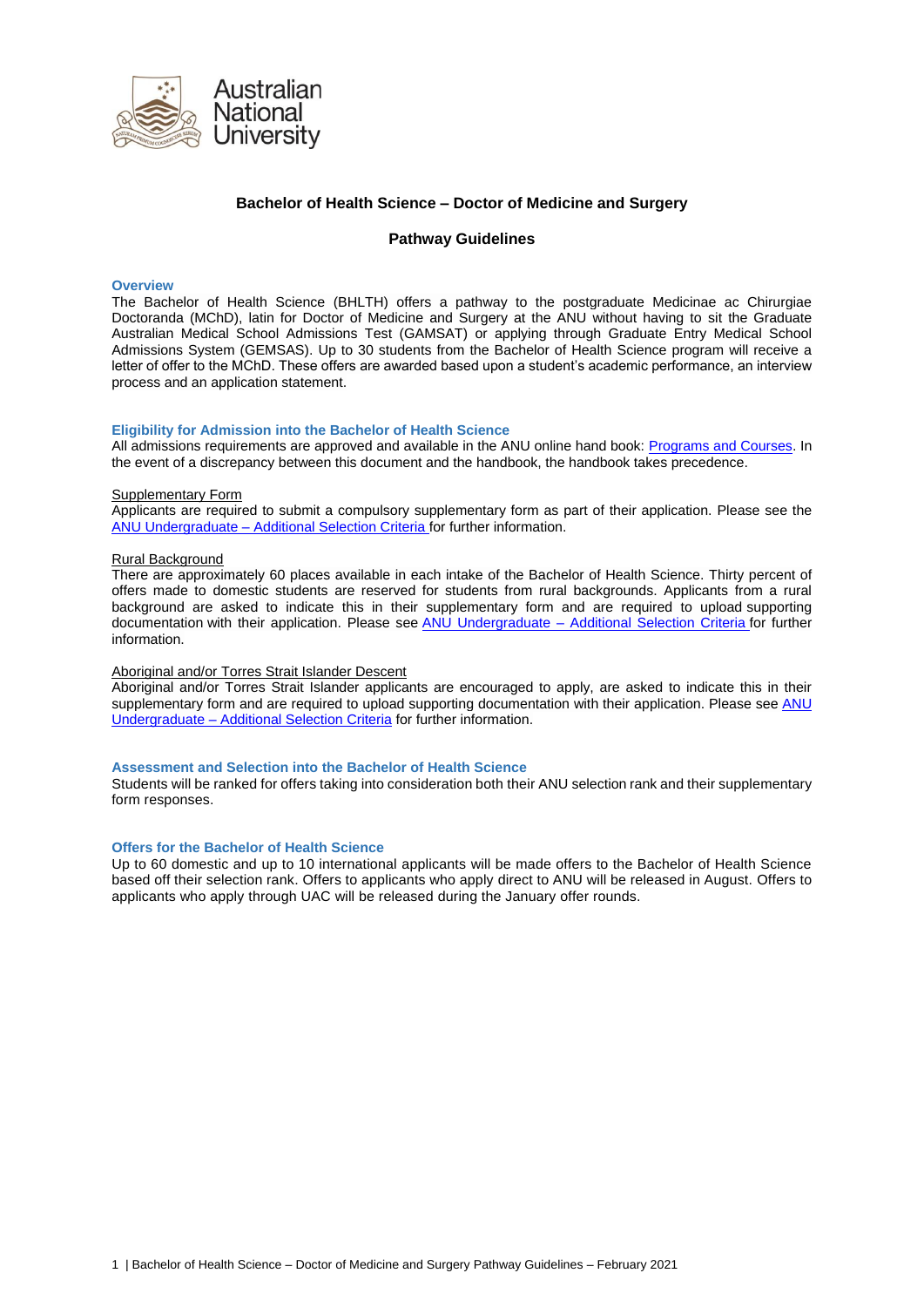### **Eligibility into the BHLTH – MChD pathway**

Students must be on track to complete a minimum of 96 units (16 courses). The 96 units must include successful completion or current enrolment in all 1000-level and 2000-level compulsory courses and the courses in the [pre](https://programsandcourses.anu.edu.au/program/BHLTH#program-requirements)[medicine stream](https://programsandcourses.anu.edu.au/program/BHLTH#program-requirements) in the Bachelor of Health Science. Students who have met the above will be invited to attend an interview in September. Upon successful completion of the 96 units, students who achieve a minimum Weighted Average Mark (WAM) of 75% will be ranked. A student's WAM, interview score and application statement will be used to determine a student's selection rank as outlined in the details below.

#### **Assessment and Selection into the MChD**

Offers into the MChD program will be based on a final weighted score derived from a student's weighted average mark (40%), interview score (40%) and application statement (20%).

#### Weighted Average Mark

Students must have completed or be enrolled in all 1000-level and 2000-level compulsory courses and the courses in the [pre-medicine stream](https://programsandcourses.anu.edu.au/program/BHLTH#program-requirements) in the Bachelor of Health Science. Student's must achieve a minimum [weighted average mark](https://policies.anu.edu.au/ppl/document/ANUP_004603) (WAM) of 75% to be ranked and considered for an offer into the MChD. A student's weighted average mark will be calculated from the best n-2 of n courses completed. e.g. if a student completed 20 courses then the best 18 would be used for the WAM.

#### COVID-19 adjustment

Students who have been impacted by COVID19 and have completed courses from the 2020 and/or 2021 academic year will have their WAM calculated using the best n-4 of n courses completed. E.g. if a student has completed 16 courses then the best 12 would be used for the WAM. Please note that students must have a minimum of 12 graded courses available for a WAM to be calculated.

#### Admissions Interview

All students enrolled in the Bachelor of Health Science program and who are on track to complete all 1000-level and 2000-level compulsory courses and the courses in the [pre-medicine stream](https://programsandcourses.anu.edu.au/program/BHLTH#program-requirements) in the Bachelor of Health Science will be invited to attend an interview in September. Students must pass the interview to be considered for an offer. A passed interview is defined as a minimum raw interview score of 60%.

#### Application Statement

Students will be asked to submit an application statement, which will consist of a Curriculum Vitae (CV) and a short personal reflection. Additional information and instructions about the application statement will be sent to students in November and will be due back in December the same year.

#### **Offers into the MChD**

Up to 30 domestic students will be made conditional offers to the MChD based off their ranking position (40% weighted average mark, 40% interview score and 20% application statement) noting that up to 10 places are reserved for students from a rural background. Aboriginal and/or Torres Strait Islander students will be considered within the ANU Medical School [Indigenous Pathway.](https://health.anu.edu.au/study/doctor-medicine-and-surgery) Conditional offers will be released in January/February before students commence their final year in the Bachelor of Health Science and prior to the GAMSAT registration deadline.

Successful domestic students will be offered either a Commonwealth Supported Place (CSP) or a Bonded Medical Place (BMP). The Bonded Medical Place (BMP) Scheme is an initiative of the Australian Government which aims to provide more Australian-trained doctors in regions experiencing a shortage of medical practitioners. In line with this scheme, at least 28.5% of the total number of domestic places available in the first year of the program must be BMPs. More information about The Bonded Medical Place Scheme can be found on the [Department of Health website.](https://www1.health.gov.au/internet/main/publishing.nsf/Content/work-st-bmp?Open=&utm_source=health.gov.au&utm_medium=redirect&utm_campaign=digital_transformation&utm_content=bmpscheme) 

International students in the Bachelor of Health Science are considered in addition to the domestic places. International students must meet the same pathway requirements as the domestic students (as detailed above) to be considered for an offer. Successful international students will be offered an International Full Fee-Paying place. The MChD has up to 10 places available for international students in each intake year. These places will be filled from students from ANU medicine pathway programs and the ANU direct application process.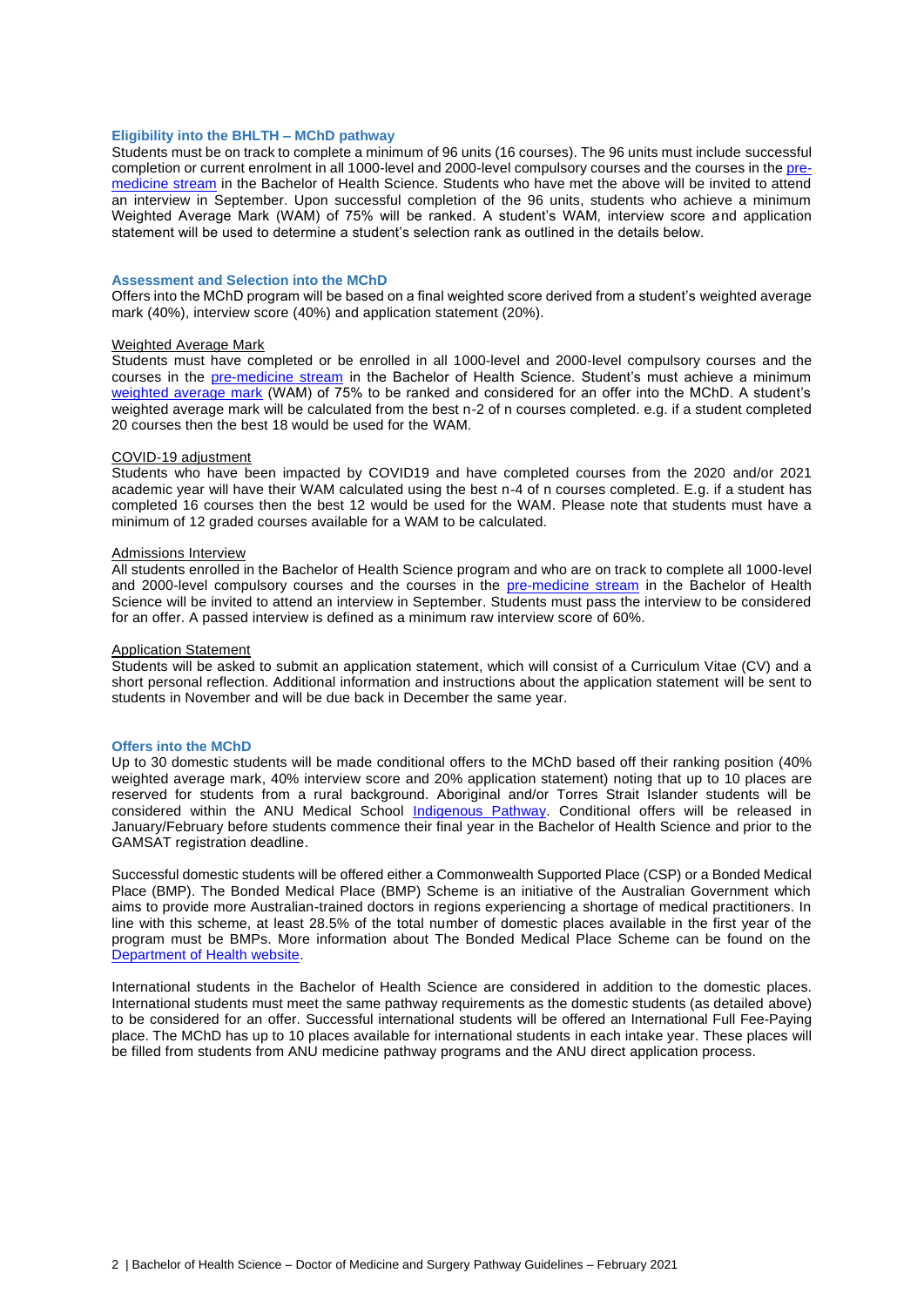After initial acceptance of the offer, students may apply to defer enrolment for 12 months with notification to the Medical School Admissions Office. Student must notify their intent to defer or commence by July 30 in the year preceding their commencement year in the MChD program.

Students must meet the conditions in their offer letter before their offer is confirmed. Some conditions include;

- Confirm intention to commence the MChD by 30 July, the year preceding offered commencement.
- Successful completion of the Bachelor of Health Science Program including the pre medicine stream
- Have a minimum overall GPA of 5.6 at the completion of the Bachelor of Health Science Program
- Screening and Vaccination requirements must be met before commencement of the MChD

## **Options if a student is not successful in gaining an offer through the pathway**

Students who are not successful in gaining an offer through this pathway may still be eligible to apply to the MChD through the standard admissions process, however they must meet the minimum eligibility requirements as outlined on the [Medical School website.](https://health.anu.edu.au/study/doctor-medicine-and-surgery)